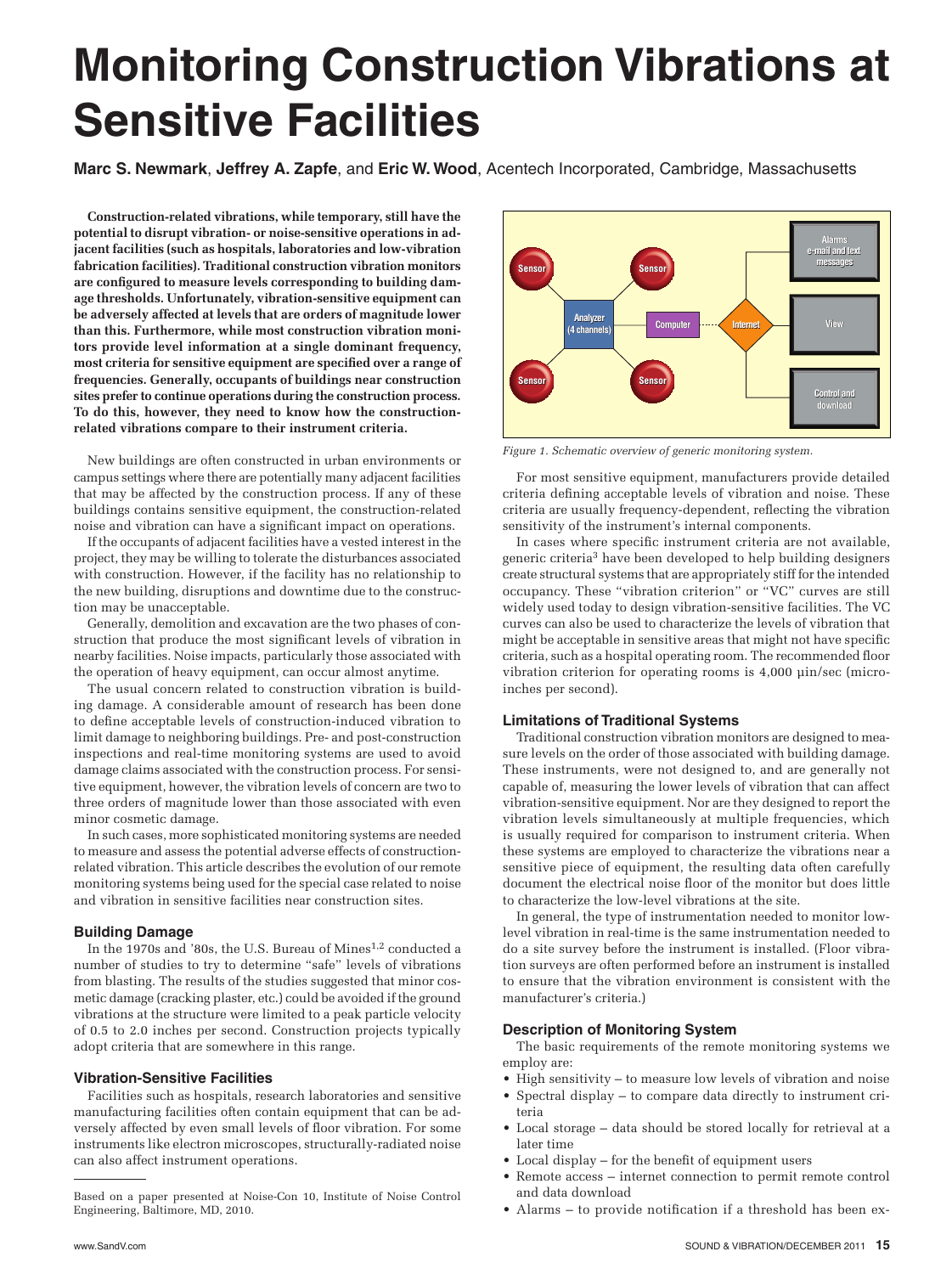

*Figure 2. Screenshot of remote monitoring system used in Iowa City.*

ceeded

• AC power – power consumption comparable to a laptop computer

Figure 1 shows a schematic overview of our generic monitoring system. The sensors are connected to an analyzer that also provides power to the sensors. The analyzer is connected to a laptop computer that can either be an integral part of the analyzer (the analyzer software runs on the laptop) or it can serve only as a communication device to pull data off the analyzer. The laptop is connected to the internet, which allows remote control, remote data download and a conduit for alarm notifications. Although the laptop has its own internal battery, experience has shown that a surge protector with a built-in battery backup is a worthwhile added layer of protection to ensure that system power is continuous. In the field, the laptop screen is usually open and available for viewing by the users of the sensitive instruments or operations.

#### **Evolution of the Monitoring System**

We have used these remote monitoring systems for about three years. In that time, the systems have evolved from a basic remote download and control capability to a fully integrated system with alarms and the ability to store wav files. Evolution of the monitoring systems as they were used on several projects is described below.

#### **Remote Control of Laptop**

A key element of the remote monitoring system is the internet connection and the ability to control the computer remotely. The advent of "remote PC" software over the last few years has made this capability easy to deploy in the field without the need for any specialized programming. We use a product called LogMeIn,<sup>®</sup> but there are a number of remote PC applications that would work equally well.

In addition, wireless internet and cellular data capabilities have allowed these remote systems to be deployed almost anywhere there is internet access. We have deployed systems inside buildings with a wired Ethernet connection and outdoors with only a cellular data connection.

# **First-Generation System – Research Lab, New York City**

The first system that we deployed was a very basic configuration that provided real-time monitoring with remote control and data

download. The system sensors were accelerometers attached to five different NMRs (nuclear magnetic resonance spectrometers). Interestingly, the vibration criteria for these systems were not specified on the floor, but they were defined at the magnet supported by vibration isolators. The signals from the accelerometers were fed to a PC-based spectrum analyzer that also provided IEPE power to the sensors. The analyzer software for this system was PC-based, so the laptop was essential to the setup regardless of the internet connectivity. Hard-wired internet connections were provided to allow for remote control of the systems, near real-time observation of the data, and remote data download.

The manufacturer's criterion line was presented on the laptop display for visual comparison, but this system did not have the capability to otherwise determine and notify that an exceedance had occurred.

This particular project was adversarial in the sense that the sensitive facility did not have a vested interest in the new building. The principal concern was excavation, which was going to involve considerable rock removal either by hoe-ramming or blasting.

The monitoring system was installed to satisfy an agreement between the two parties. The availability of the live data in the sensitive facility was a very positive aspect of the monitoring, because it allowed the researchers to confirm in real time that the construction-related vibrations were, in most cases, well within the criterion limits. In this case, the instrument isolation systems also served to attenuate the construction vibrations before reaching the magnets.

## **Second-Generation System – Hospital, Boston**

A large urban hospital in Boston was planning a new ambulatory care center and was concerned that excavation, demolition and pile driving could adversely affect neighboring sensitive areas in the hospital. The closest areas to the site, which were used for imaging (CT, MRI), surgery, and general office space, would be as close as 20 feet from the construction.

The system used here was based on a Larson Davis Model 870 (LD870) environmental monitor. A vibration sensor was connected to the LD870, which was connected to a laptop by way of the RS-232 serial port. We wrote custom software using MATLAB® to communicate with the LD870 and download data continuously for display on the computer. Since the data were being acquired in real time, Matlab code was also written to compare the levels to